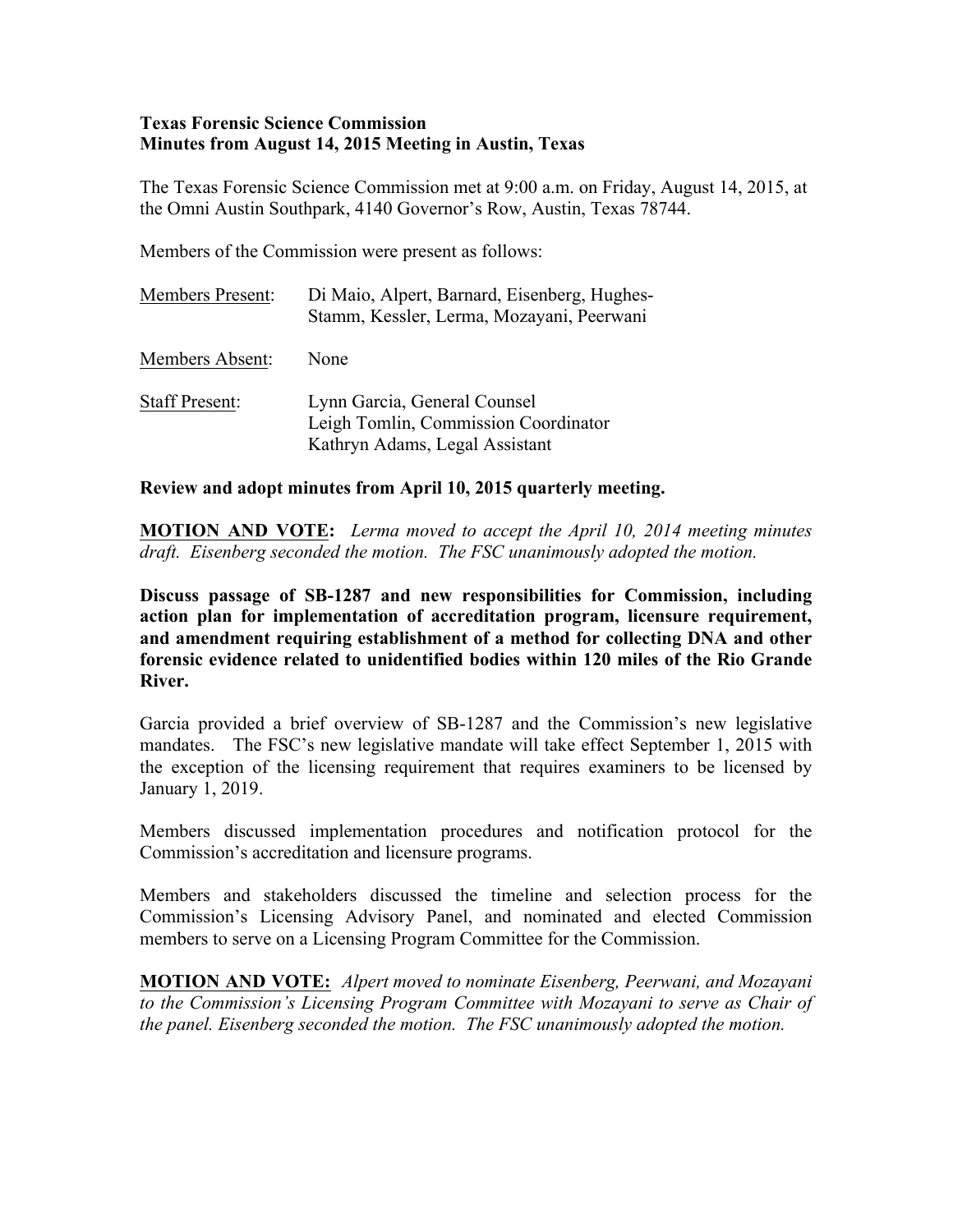Members discussed the Commission's new mandate requiring the Commission to establish a method for collecting DNA and other forensic evidence related to unidentified bodies located less than 120 miles from the Rio Grande River.

**MOTION AND VOTE**: *Alpert moved to establish a Rio Grande Identification Project Committee to draft protocol and procedures for the project. Di Maio seconded the motion. The FSC unanimously adopted the motion.*

## **Update from TACLD regarding licensure Advisory Group selection process and timeline.**

Bill Gibbens (TACLD President) had planned to give an update on this item, but was out sick. Commissioners proceeded without deliberation on this item other than related items discussed in the SB-1287 agenda item above.

## **Office Administrative Update.**

Staff and members reviewed budget updates and FY15 budget closing, and discussed staff planning in light of SB-1287. Members also discussed position re-classifications as well as proposed staffing/consulting additions for the administration of the licensure program, the accreditation program and discipline-based reviews. Staff briefly updated members on technology developments and planned office construction.

**MOTION AND VOTE:** *Peerwani moved to change staff member Leigh Tomlin's salary (increase to attorney position with salary of \$77,000) and job title (to Deputy/Associate General Counsel or other title as designated by SHSU Human Resources), as per the budgetary recommendation. Alpert seconded the motion. The FSC unanimously adopted the motion.*

**MOTION AND VOTE:** *Eisenberg moved to change staff member Kathryn Adam's position to full-time employee and adjust the salary to \$53,000 annually per the budgetary recommendation. Alpert seconded the motion. The FSC unanimously adopted the motion.*

**MOTION AND VOTE:** *Peerwani moved to accept the Commission's proposed FY16 budget projections. Mozayani seconded the motion. The FSC unanimously adopted the motion.*

## **Report on passage of SB-1743 and discussion of referral process per statute (Office of Capital and Forensic Writs).**

Members briefly discussed a new case referral process as set forth in SB-1743 with the Office of Capitol and Forensic Writs. Interim Director of the Office of Capital and Forensic Writs, Robert Romig, addressed the Commission regarding the implementation of the forensic writ program in his office.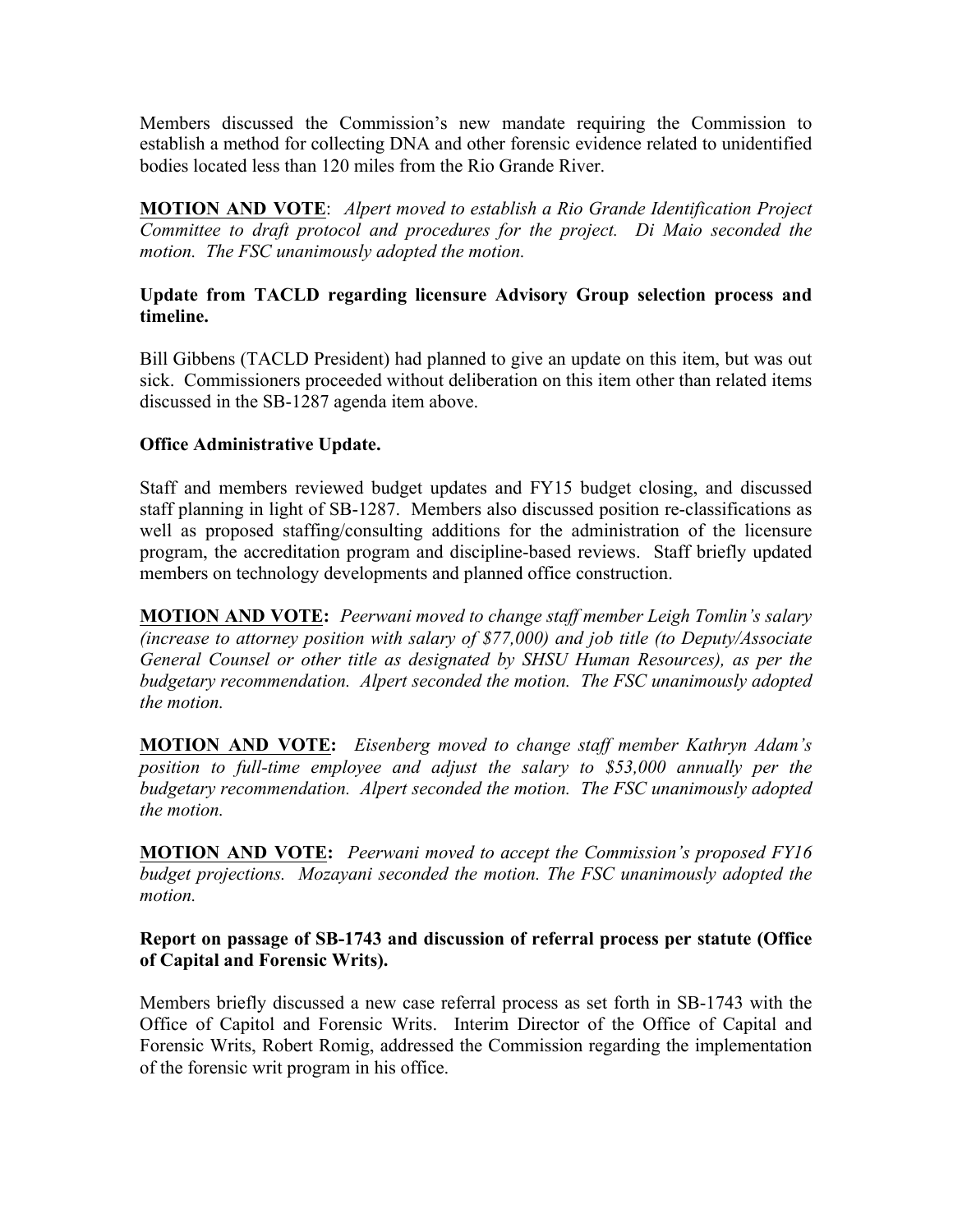**Discussion of FBI notification regarding allele frequency amendments and prosecutor requests for assistance in understanding implications.**

Bruce Budowle gave a presentation on the allele frequency restatement and DNA mixture interpretation changes and addressed questions from the audience.

**MOTION AND VOTE:** *Eisenberg moved to form a DNA Mixture Interpretation Panel to consist of Eisenberg, Hughes-Stamm, Barnard, Lerma and Alpert. Peerwani seconded the motion. The FSC unanimously adopted the motion.*

**MOTION AND VOTE:** *Mozayani moved to establish a panel of volunteer stakeholders to serve as a DNA reference panel. Eisenberg seconded the motion. The FSC unanimously adopted the motion.*

**Discuss and consider recommendations from complaint screening committee concerning pending complaints and laboratory self-disclosures and all complaints or self-disclosures received through July 31, 2015.**

1. #1106.15.03 Pearsall Police Department (Destruction of Evidence)

James Taylor (recently resigned from Pearsall Police Department) filed this complaint expressing concerns regarding evidence storage, handling and preservation by the City of Pearsall, Texas.

**MOTION AND VOTE**: *Hughes-Stamm moved to dismiss the complaint, because the complaint falls outside the Commission's jurisdiction, because it concerns local evidence storage issues. Kessler seconded the motion. The FSC unanimously adopted the motion.*

\*Members also discussed recommending FSC counsel contact an appropriate agency regarding the issues in the complaint.

#### 2. #1113.14.28 James Legate (Bexar County Crime Lab, GSR)

Inmate James Legate filed this complaint. The complaint alleges a trace evidence analyst in the Bexar County crime laboratory used misleading language in expressing his conclusion regarding gunshot residue analysis.

**MOTION AND VOTE**: *Barnard moved to dismiss the complaint, because the examiner appropriately expressed a conclusion per SWGGUN guidelines and therefore no allegation of negligence or misconduct was stated. Peerwani seconded the motion. The FSC unanimously adopted the motion.*

\*Di Maio abstained from any voting and deliberation on this complaint.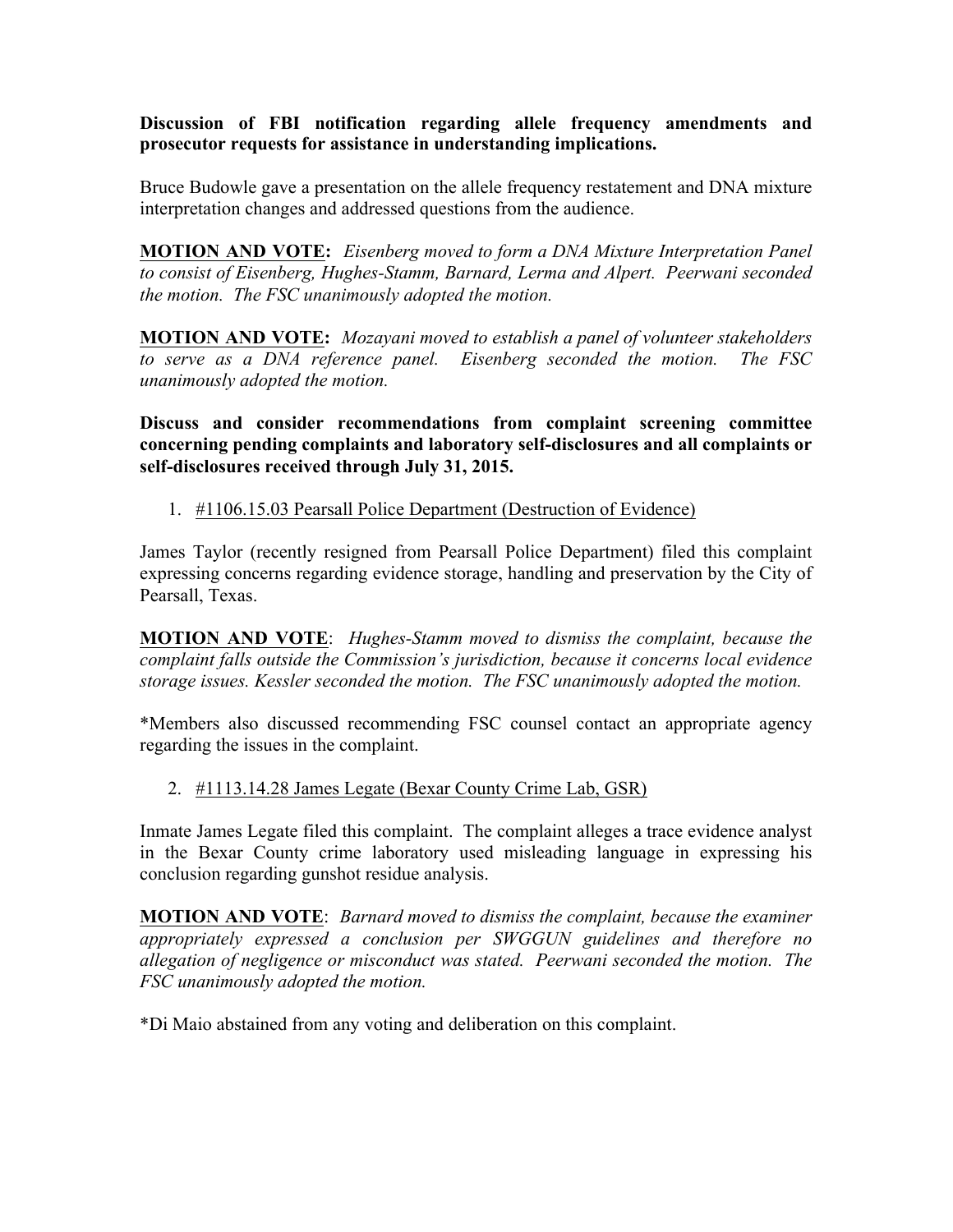3. #1122.14.31 DPS – Stephanie Beckendam (DPS, Toxicology)

Inmate Stephanie Beckendam filed this complaint, alleging a DPS forensic scientist falsified information in a report involving the presence of benzoylecognine (a cocaine metabolite) in the complainant's blood.

**MOTION AND VOTE**: *Alpert moved to dismiss the complaint, because the literature supports degradation of benzoylecognine under the conditions stated in the complaint, and therefore one would expect a discrepancy between DPS testing results and NMS testing results as a result of passage of time and storage conditions. Mozayani seconded the motion. The FSC unanimously adopted the motion.*

# 4. #1123.15.06 Grant, Deandra (IFL, Blood Alcohol)

Defense Attorney Deandra Grant filed this complaint, alleging IFL blood alcohol analyst Nate Stevens failed to follow IFL's standard operating procedures when retesting blood samples and re-issuing corresponding reports. The complaint was tabled until the full FSC meeting the following day.

**MOTION AND VOTE:** *Mozayani moved to dismiss the complaint, because the main issue in the case is a lack of understanding by the criminal defense bar regarding the retesting protocol adopted by IFL. Mozayani further moved a letter should be sent to the laboratory requesting they specify clearly in laboratory reports whether evidence has been re-tested or data re-analyzed. Peerwani seconded the motion. The FSC adopted the motion.*

\*Alpert and Eisenberg abstained from any deliberation and voting for this complaint.

# 5. #1121.11.15 Adams, Curtis (Bexar Co. Crime Lab, DNA)

Inmate Curtis Adams filed this complaint, alleging various inadequacies and misconduct by investigators and forensic analysts in his sexual assault case.

**MOTION AND VOTE**: *Alpert moved to dismiss the complaint, because there is no allegation of negligence or misconduct related to any forensic analysis, and to send a referral letter the complainant directing him to the various innocence clinics in Texas. Barnard seconded the motion. The FSC unanimously adopted the motion.*

## 6. #1124.15.07 Chaney (Bite Mark Comparison)

The National Innocence Project filed this complaint, requesting the Commission investigate the integrity and reliability of the bite mark comparison sub-discipline of forensic odontology.

Chris Fabricant from the Innocence Project gave a brief presentation to the Commission outlining the complaint.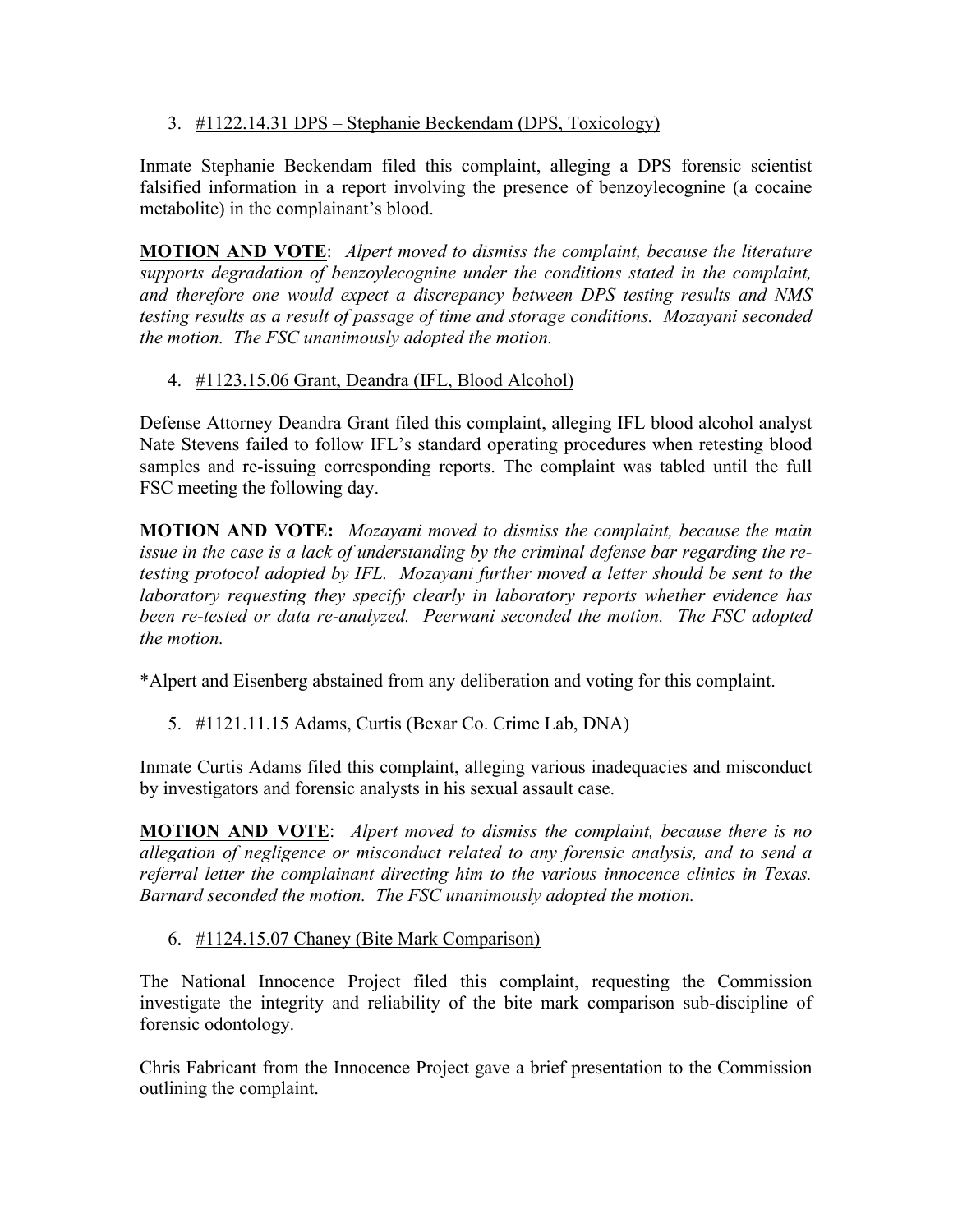**MOTION AND VOTE**: *Eisenberg moved to recommend the full FSC form an investigative panel consisting of Kessler, Di Maio, Mozayani and Alpert to look into the scientific reliability of bite mark evidence. Alpert seconded the motion. The FSC adopted the motion.*

\*Barnard abstained from any deliberation and voting for this complaint.

# **Update from Hair Microscopy Panel, including notification recommendations based on June 26, 2015 review team meeting and transcript review at DPS headquarters in Austin; discussion of criteria and national developments.**

Garcia gave a presentation on pending hair cases awaiting Commission vote.

# 1. Ira Clark (Harris Co.—HPD)

Garcia presented transcript excerpts and the conclusions of the review panel. Members discussed concerns regarding the egregious nature of the overstatements in the transcript, especially the first question (individual identification) and third question (other potential misleading statements). Garcia conveyed the review team's recommendation that all cases by the examiner should be reviewed.

**MOTION AND VOTE:** *Alpert moved to notify Harris County District Attorney's office. Mozayani seconded the motion. The FSC unanimously adopted the motion.*

**MOTION AND VOTE:** *Kessler moved to direct the hair review team to recommend review of additional hair cases analyzed by HPD analyst Robert Workington. Mozayani seconded the motion. The FSC unanimously adopted the motion.*

# 2. Charles Albright (Dallas Co.—SWIFS)

Garcia presented transcript excerpts and the conclusions of the review panel. Statements meriting notification to prosecutor and defendant were found in the hair testimony in the Charles Albright case under all three questions posed by the panel.

**MOTION AND VOTE:** *Alpert moved to notify the Dallas County District Attorney in the Albright case based on the team's transcript review. Eisenberg seconded the motion. The FSC unanimously adopted the motion.*

# 3. Antonio Varias (Harris Co.—HPD)

Garcia presented transcript excerpts. Members discussed that no notification was necessary in this case based on the totality of the examiner's testimony when viewed under the three-question criteria.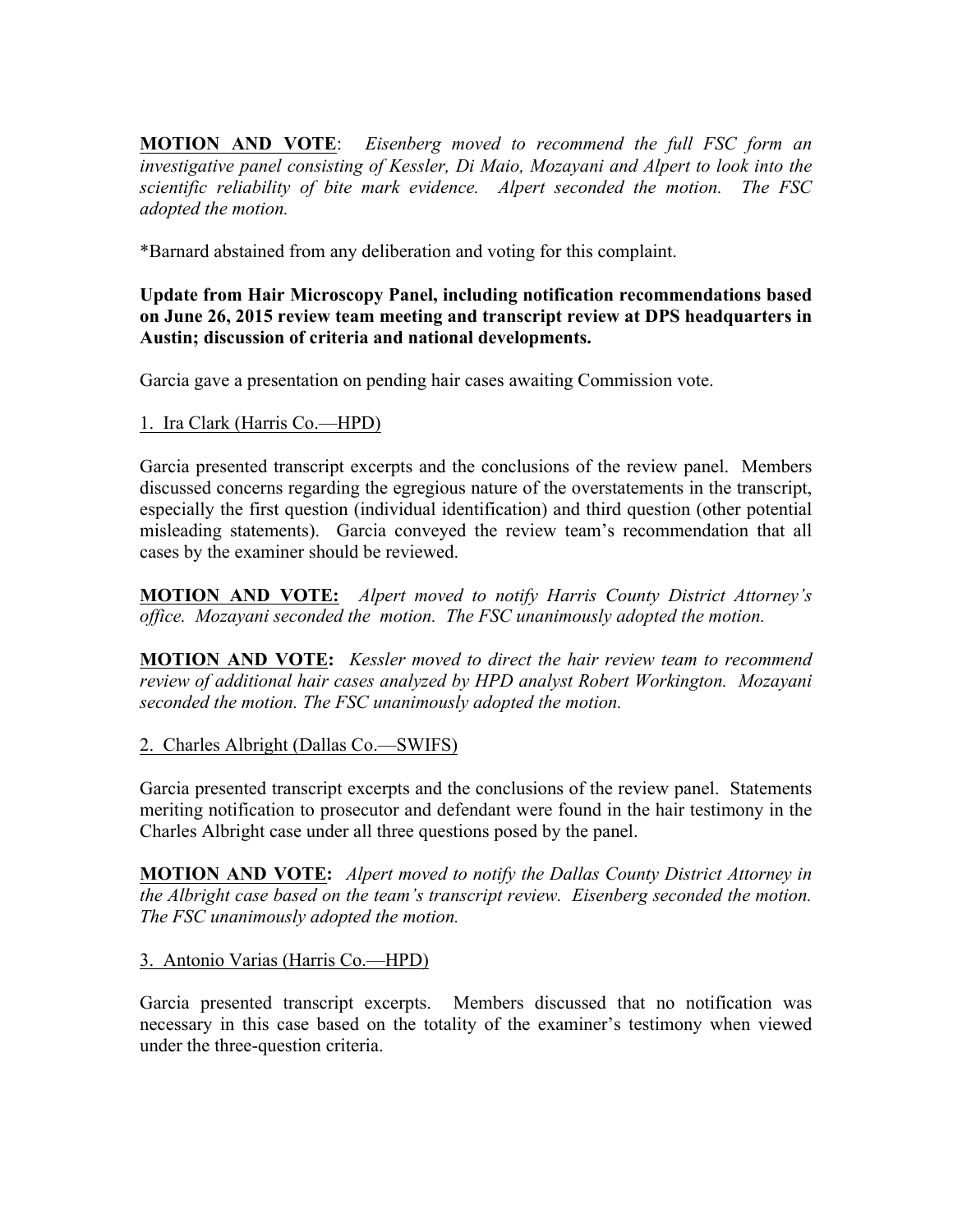#### 4. Gary Allen Fox (Harris Co.—HPD)

Garcia presented transcript excerpts and recommendations of the panel. Concerns were discussed under the second review question (statistical significance or weight) regarding the use of a limited study by Barry Gaudette to attribute a statistical significance (1 in 800) to likelihood of someone other than defendant having contributed the hair.

**MOTION AND VOTE:** *Alpert moved to notify the Harris County District Attorney in the Fox case based on the team's transcript review. Mozayani seconded the motion. The FSC unanimously adopted the motion.*

## 5. Garza Case (Lubbock Co.—DPS)

Garcia provided an overview of the case and described outreach from defense counsel (White and Case) on testimony regarding macroscopic screening of hair for DNA testing. Members discussed that evidence in this case is being tested for both mtDNA (UNTHSC) and nuclear DNA (DPS Lubbock) under an agreed order. No action by the Commission is necessary at this time.

Garcia discussed staffing needs to expedite hair review and requested the Commission retain Nick Vilbas to assist with obtaining transcripts, expediting reviews and training of pro bono attorneys.

**MOTION AND VOTE:** *Eisenberg moved to retain Nick Vilbas' consulting services on a temporary basis to assist in the hair case review using the funds approved for staffing in the Commission's budget. Hughes-Stamm seconded the motion. The FSC unanimously passed the motion.*

Members discussed and agreed to expedite the identification and review of any death row hair cases. Texas Defender Service Policy Director Kathryn Case briefly addressed the Commission and expressed she can help identify any death cases that should be reviewed by the team.

## **Update from Blazek (SWIFS – Firearms/Tool Marks) #14-08 investigative panel including report from expert John Murdock and discussion of final report.**

Members discussed the complaint and expert report with John Murdock. Murdock reviewed his report with Commissioners and fielded questions from Commissioners and laboratory staff.

**MOTION AND VOTE**: *Hughes-Stamm moved to adopt a finding of negligence for the reasons listed in Mr. Murdock's report. Mozayani seconded the motion. The FSC adopted the motion.* 

**MOTION AND VOTE**: *Alpert moved to adopt recommendations A through E in Mr. Murdock's report and for general counsel Lynn Garcia to come back with feedback and*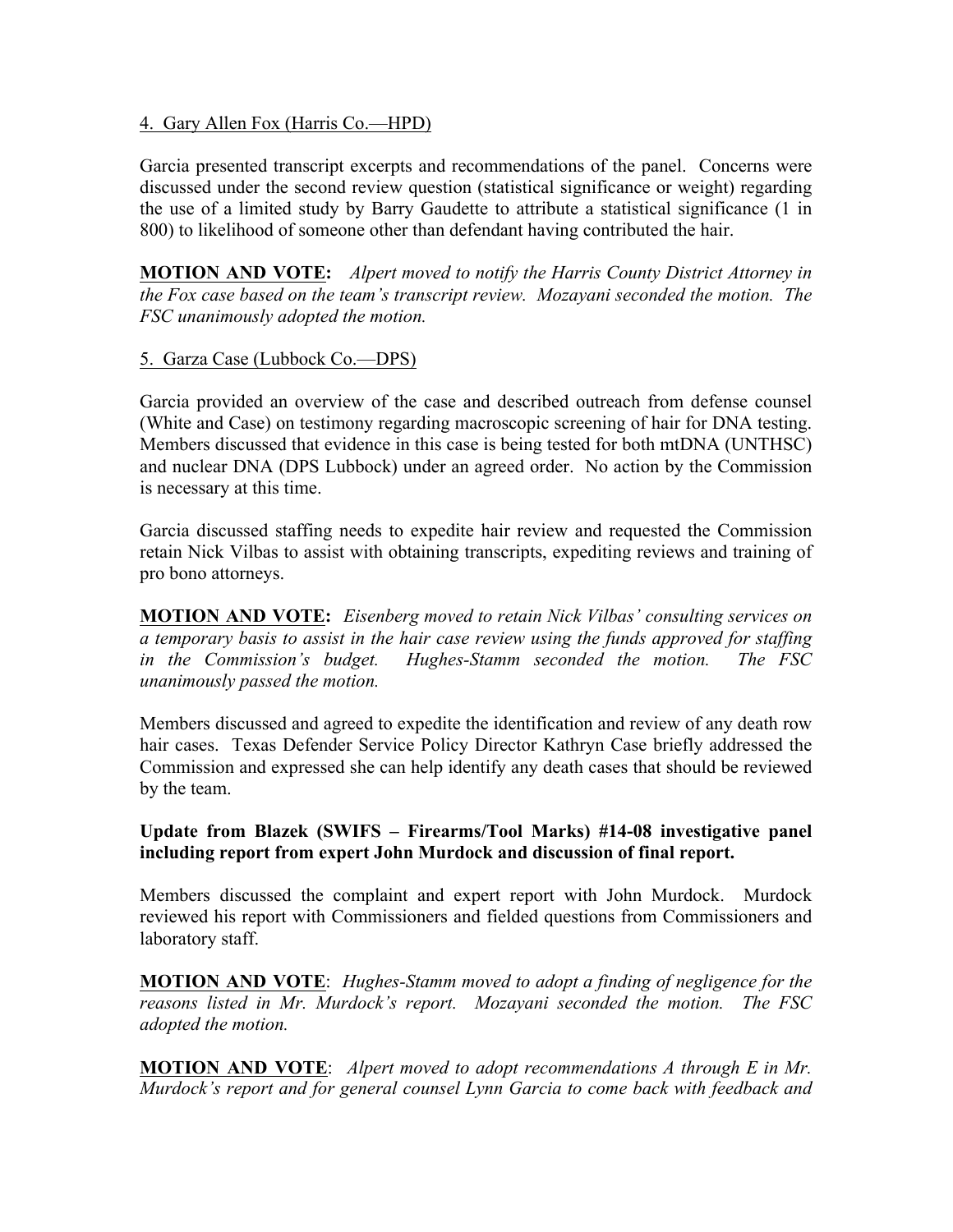*suggestions on the recommendations. Mozayani seconded the motion. The FSC adopted the motion.* 

\*Dr. Barnard abstained from any deliberation and voting for this complaint.

**MOTION AND VOTE:** *Kessler moved to obtain a proposal for a 20-hour workshop by Murdock to be given to firearms examiners in Texas. Alpert seconded the motion. The FSC unanimously adopted the motion.*

# **Update from IFL (Firearms/Tool Marks) #14-07 investigative panel including report from expert John Murdock and discussion of final report issuance.**

Mozayani led a discussion of the complaint and final expert report by John Murdock. Murdock then reviewed his findings with Commissioners and staff from the laboratory.

Members asked General Counsel Lynn Garcia to develop a written report draft in the case addressing expert Murdock's conclusions and recommendations.

## **Update from Bell County (Digital Video Evidence) #14-1 investigative panel including discussion of next steps.**

Members briefly discussed the case and explained they are awaiting a report from the contracted expert, Grant Fredericks as well as a peer review of the use of PhotoModeler software. The complaint and a final report from the expert will be addressed at the Commission's October meeting.

## **Update on arson case review and implementation of recommendations.**

Nick Vilbas gave a brief update to the Commission on the arson case review. He explained Texas State Fire Marshal Chris Connealy is soliciting new arson cases to be reviewed. Connealy only has jurisdiction over State Fire Marshal cases not local cases, so he is relying on local jurisdictions to bring forth the cases.

## **Update on Texas Department of Public Safety ("DPS") Houston Regional Crime Laboratory self-disclosure #12-06, including latest retesting results from DPS.**

Staff and members discussed they would talk with Brady Mills at DPS about finalizing a supplementary report in this matter.

## **Update from Forensic Development Committee.**

Garcia and Commissioners briefly discussed pending and recent forensic development projects and training including:

- 1. Root cause analysis training (June—Austin);
- 2. Cognitive bias training (June—Houston);